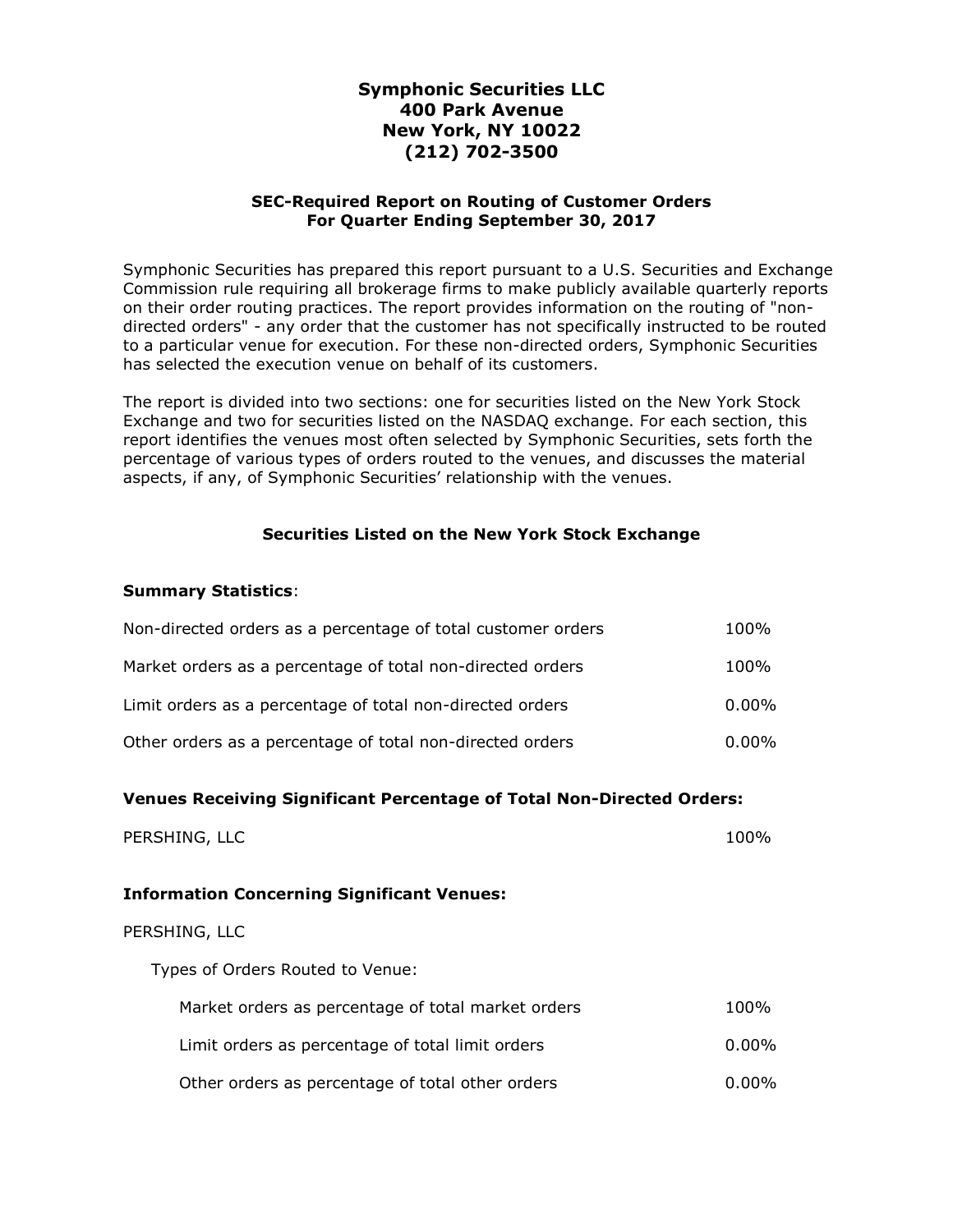Material Aspects of Relationship with Venue:

Symphonic Securities has a fully disclosed clearing relationship with Pershing and will route orders to Pershing for execution. After receiving an order from Symphonic Securities, Pershing may, in turn, route the order to another venue. Information regarding Pershing's order routing can be found by linking to www.routingdisclosure.com and typing in "Pershing LLC".

#### Securities Listed on the NASDAQ Stock Market

#### Summary Statistics:

| Non-directed orders as a percentage of total customer orders | 100%     |
|--------------------------------------------------------------|----------|
| Market orders as a percentage of total non-directed orders   | 100%     |
| Limit orders as a percentage of total non-directed orders    | $0.00\%$ |
| Other orders as a percentage of total non-directed orders    | $0.00\%$ |

### Venues Receiving Significant Percentage of Total Non-Directed Orders:

| PERSHING, LLC | 100% |
|---------------|------|
|               |      |
|               |      |

### Information Concerning Significant Venues:

#### PERSHING, LLC

Types of Orders Routed to Venue:

| Market orders as percentage of total market orders | 100%     |
|----------------------------------------------------|----------|
| Limit orders as percentage of total limit orders   | $0.00\%$ |
| Other orders as percentage of total other orders   | 0.00%    |

Material Aspects of Relationship with Venue:

Symphonic Securities has a fully disclosed clearing relationship with Pershing and will route orders to Pershing for execution. After receiving an order from Symphonic Securities, Pershing may, in turn, route the order to another venue. Information regarding Pershing's order routing can be found by linking to www.routingdisclosure.com and typing in "Pershing LLC".

### Securities Listed on American Stock Exchange or Regional Stock Exchanges

#### Summary Statistics:

| Non-directed orders as a percentage of total customer orders | 100% |
|--------------------------------------------------------------|------|
| Market orders as a percentage of total non-directed orders   | 100% |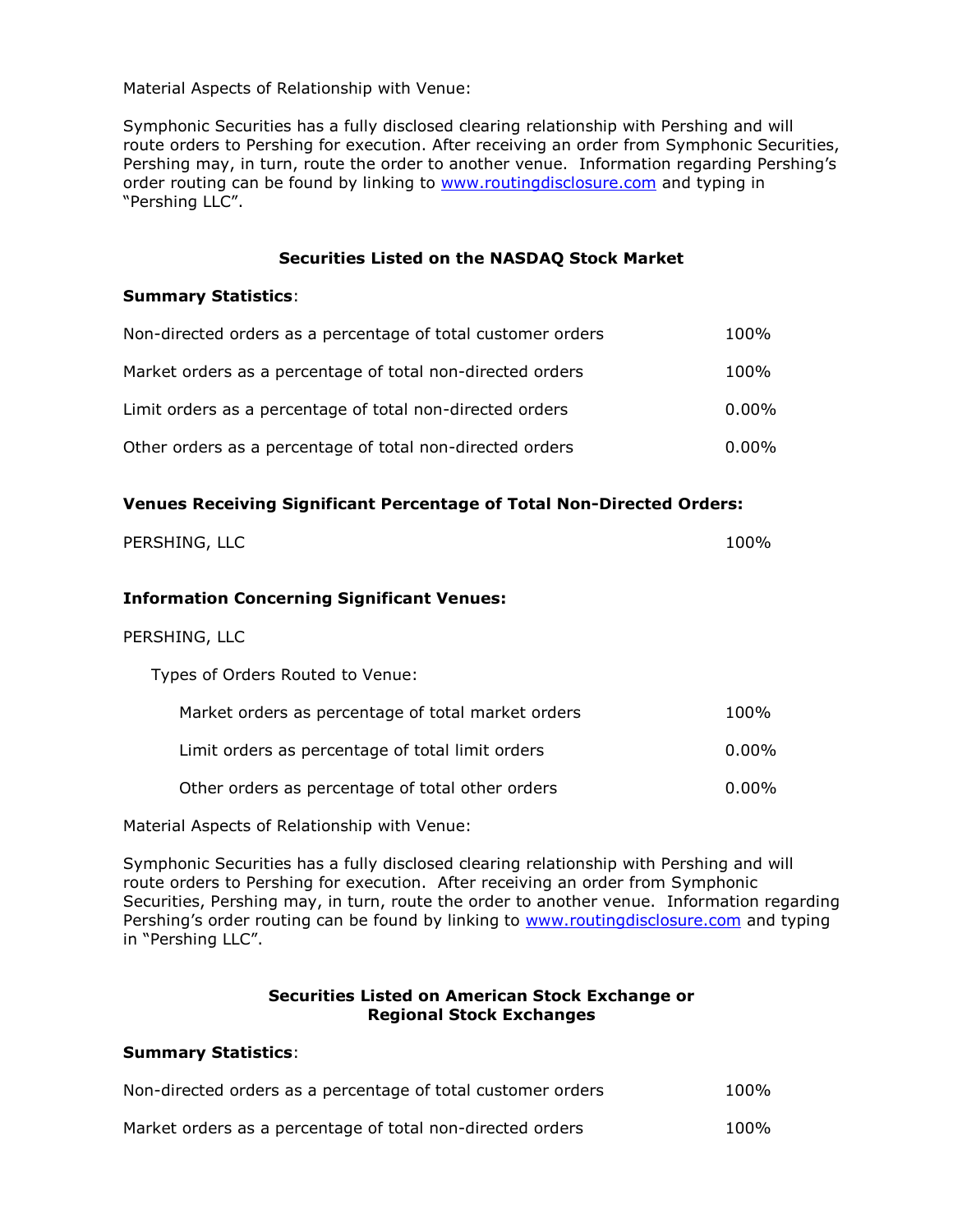| Limit orders as a percentage of total non-directed orders                    | $0.00\%$ |
|------------------------------------------------------------------------------|----------|
| Other orders as a percentage of total non-directed orders                    | $0.00\%$ |
| <b>Venues Receiving Significant Percentage of Total Non-Directed Orders:</b> |          |
| PERSHING, LLC                                                                | 100%     |
| <b>Information Concerning Significant Venues:</b>                            |          |
| PERSHING, LLC                                                                |          |
| Types of Orders Routed to Venue:                                             |          |
| Market orders as percentage of total market orders                           | 100%     |
| Limit orders as percentage of total limit orders                             | 0.00%    |
| Other orders as percentage of total other orders                             | $0.00\%$ |

Material Aspects of Relationship with Venue:

Symphonic Securities has a fully disclosed clearing relationship with Pershing and will route orders to Pershing for execution. After receiving an order from Symphonic Securities, Pershing may, in turn, route the order to another venue. Information regarding Pershing's order routing can be found by linking to **www.routingdisclosure.com** and typing in "Pershing LLC".

### Exchange-Listed Options

### Summary Statistics:

| Non-directed orders as a percentage of total customer orders | ΝA |
|--------------------------------------------------------------|----|
| Market orders as a percentage of total non-directed orders   | ΝA |
| Limit orders as a percentage of total non-directed orders    | ΝA |
| Other orders as a percentage of total non-directed orders    | ΝA |

# Venues Receiving Significant Percentage of Total Non-Directed Orders:

NA

# Information Concerning Significant Venues:

Types of Orders Routed to Venue:

| Market orders as percentage of total market orders | NA. |
|----------------------------------------------------|-----|
| Limit orders as percentage of total limit orders   | NA. |